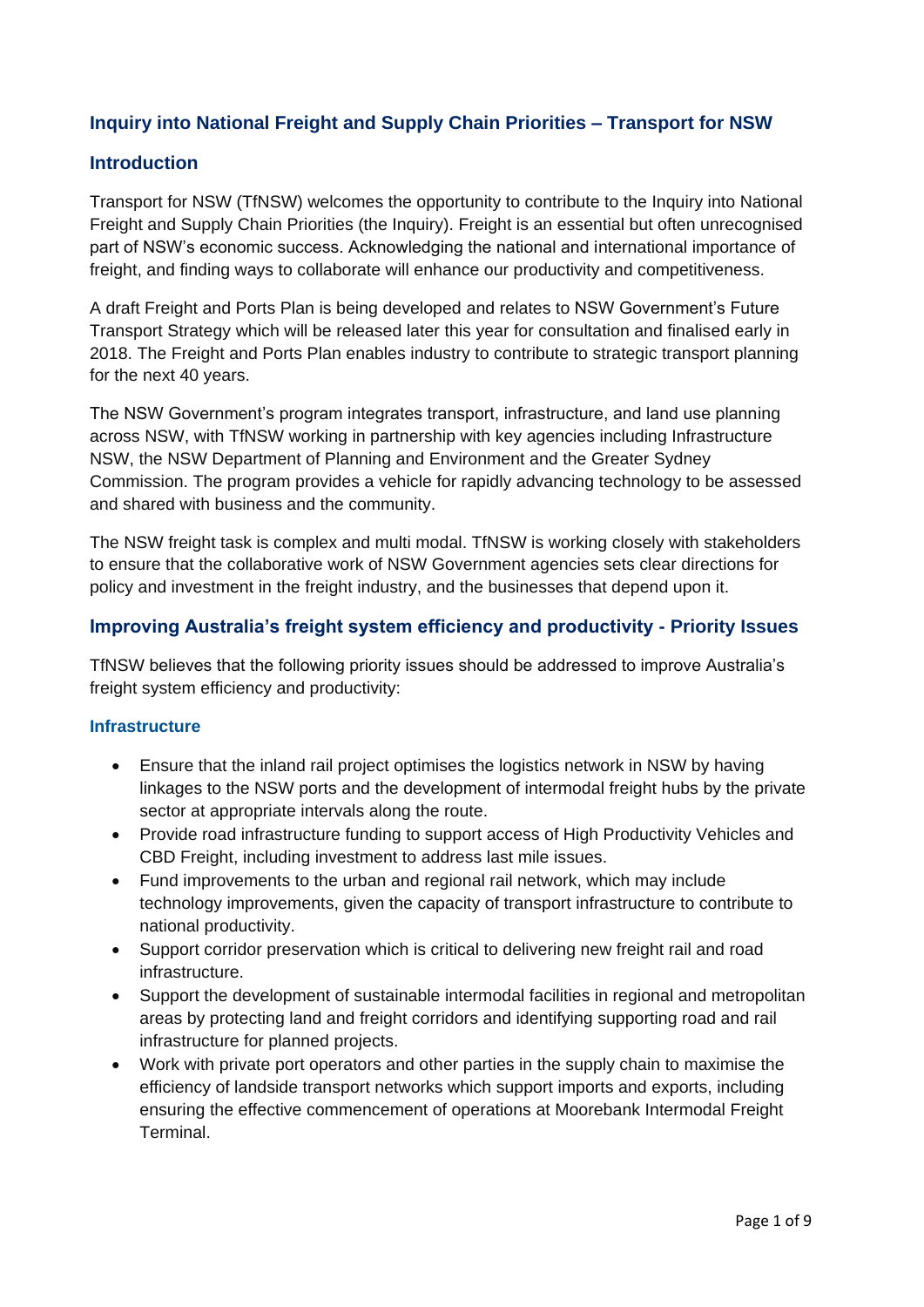### **Technology and Data**

- Technology projects are important to drive additional efficiency, safety and productivity out of our networks. The benefits of technology should be considered in both dense urban areas where land is not readily available for new infrastructure and regional areas where lower density of development challenges the economic efficiency of new infrastructure provision.
- Encourage improved availability and management of freight and supply chain data to better understand system performance over time and areas where efficiencies may be achieved.

### **Improved Regulation**

- Transport regulation should be sufficiently flexible to accommodate new technology, consistent with the National Transport Commission Report entitled Land Transport Regulation 2040. The NTC identified the following key technology trends and factors of change that could have an impact on land transport in the future: automation, shared mobility, data availability and sharing, and consumer demand for convenience and new services.
- Appreciate the benefits of performance-based regulatory frameworks, and harmonised approaches to regulation for industry. NSW strongly supports the general duties approach for heavy vehicle regulation, which is an outcomes-based approach that is designed to encourage a general culture of safe and efficient operation.
- Opportunities for improving planning for urban freight including:
	- $\circ$  Preservation of land "space for freight" close to key urban centres to support the last mile task and major freight generators, such as ports and airports.
	- $\circ$  Opportunities to support innovative and sustainable last mile logistics solution from these freight facilities to the final consumer
	- $\circ$  Opportunities to incorporate sustainable logistics practices in building design and operation.

### **National Rail Vision**

- That all jurisdictions, including the Commonwealth, and the rail industry support as a matter of priority the development of the National Rail Vision which aims to ensure that the rail network across Australia is as productive as possible and issues of harmonisation and interoperability continue to be improved. The National Rail Vision includes reforms relating to:
	- o Access, pricing and interoperability
	- o Safety and incident regulation
	- $\circ$  Coordinated approaches to environmental regulation and corridor protection
	- o Funding and investment
	- o Establishment of national rail performance measurement and management processes to allow a greater understanding of freight and dynamic system planning.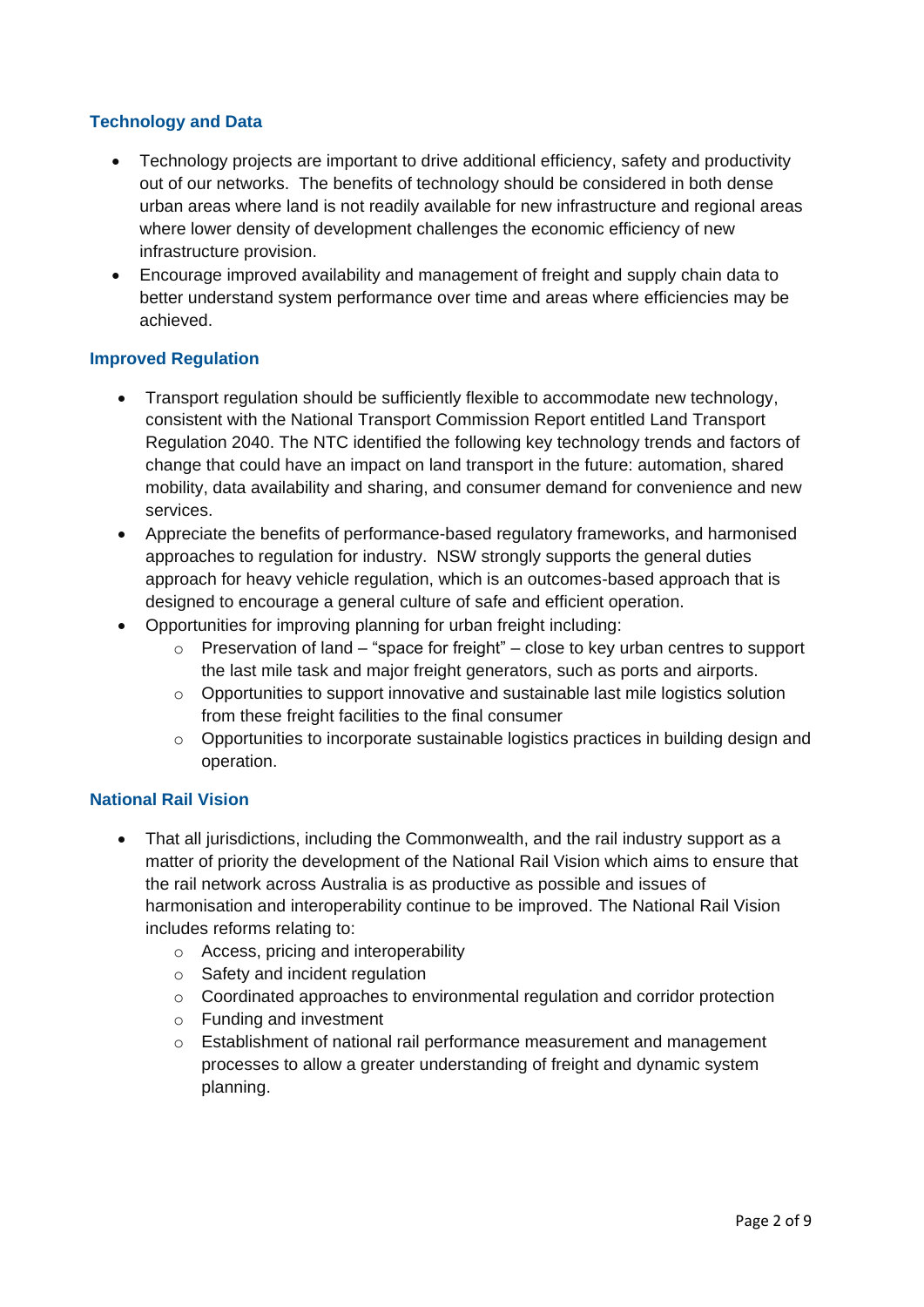# **Background: Freight in NSW in key challenges**

### **NSW freight task**

An estimation of freight movements by commodity, mode, origin and destination can be found in the NSW Freight and Ports Strategy 2013. Updated freight volumes are currently being finalised and will be released via the updated NSW Freight and Ports Strategy. The NSW strategy and Freight Report Card for July 2017 is available at:

[https://www.transport.nsw.gov.au/sites/default/files/media/documents/2017/NSW\\_Freight\\_and\\_](https://www.transport.nsw.gov.au/sites/default/files/media/documents/2017/NSW_Freight_and_Ports_Strategy-Full_Strategy-High_Resolution_0.pdf) Ports Strategy-Full Strategy-High Resolution 0.pdf (pages 165 - 207)

[https://www.transport.nsw.gov.au/sites/default/files/media/documents/2017/TfNSW%20Freight](https://www.transport.nsw.gov.au/sites/default/files/media/documents/2017/TfNSW%20Freight%20Report%20Card.pdf) [%20Report%20Card.pdf](https://www.transport.nsw.gov.au/sites/default/files/media/documents/2017/TfNSW%20Freight%20Report%20Card.pdf)

#### **Current projects and programs**

#### **Freight network improvements**

The NSW government understands the importance of having an effective and connected regional freight network to support key supply chains. Various major local government grant programs have been implemented by NSW to deal with freight access constraints and last mile issues. The Fixing Country Roads, Fixing Country Rail and Fixing Country Truck Washes were developed to improve the freight transport network to move goods in an efficient, safe, and environmentally sustainable manner. As part of Restart NSW, nearly \$1 Billion has been allocated to delivering these programs.

#### **Inland Rail**

The Inland Rail project has the potential to significantly influence the movement of freight flows across NSW, and the broader east coast corridor from Victoria to Queensland. Its construction will change freight flows both along and across its corridor. NSW wants to ensure this project is effectively integrated with current transport networks.

Terminals should be located so as to facilitate improved access for agricultural and mining exports, and to expedite interstate freight flows traversing NSW. This should include good connectivity for higher productivity trains and trucks to terminals on its route.

As a ten year project spanning over a thousand kilometres, the staging of the Inland Rail construction and the location of intermodal terminals that serve it are critical to its success. The map below highlights the major transport arteries intersecting the Inland Rail route and the connectivity constraints imposed by low train axle loads on branch lines.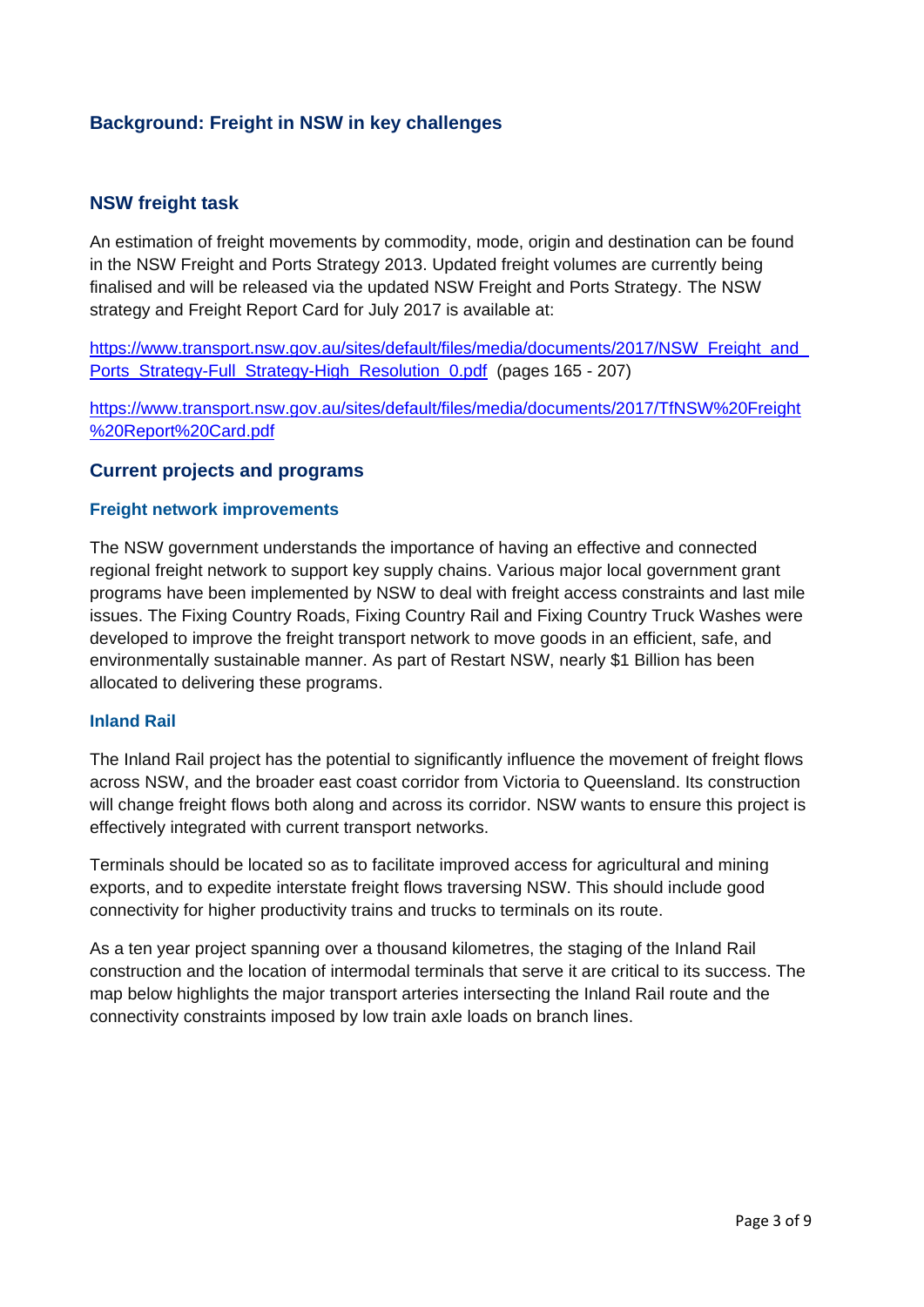

The NSW Freight and Ports Plan will provide more detail on the investment and upgrade program for NSW, including works required for the successful integration of new freight corridors.

## **Technology and Data**

New technology provides major opportunities to improve the way we measure, analyse and optimise the NSW freight network. TfNSW recently released its Future Transport Technology Road Map which sets out key strategies and initiatives to maximise the opportunities presented by new technology and data, including for freight:

## [https://future.transport.nsw.gov.au/wp-content/uploads/2016/11/Future-Transport-Technology-](https://future.transport.nsw.gov.au/wp-content/uploads/2016/11/Future-Transport-Technology-Roadmap_2016__.pdf)[Roadmap\\_2016\\_\\_.pdf](https://future.transport.nsw.gov.au/wp-content/uploads/2016/11/Future-Transport-Technology-Roadmap_2016__.pdf)

In 2016, TfNSW established a new data and analytics group, integrating the former Bureau of Transport Statistics and Bureau of Freight Statistics. The new team, Transport Performance and Analytics (TPA), is responsible for developing and maintaining the evidence base and models which support freight planning.

In line with the Future Transport Technology Road Map, the Transport Open Data Hub will continue to be used to make freight data and forecasts more accessible to the community and industry and to support innovation. TfNSW will actively participate in discussions on the national freight performance framework. The framework will need to be devised with industry so that baselines are meaningful, and measurement requirements are not a burden for the freight industry.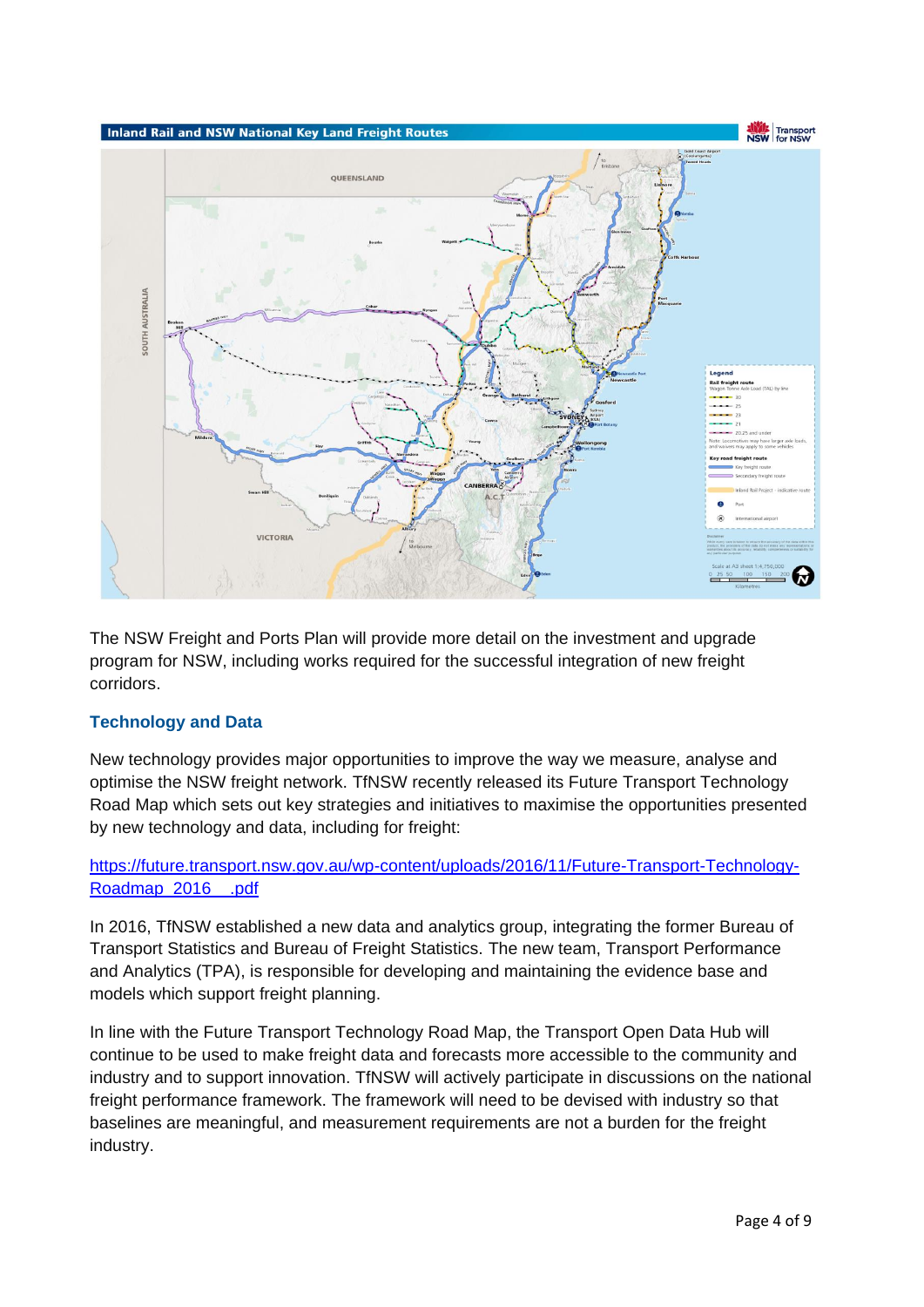### **Productivity and regulatory factors**

The NSW Cargo Movement Coordination Centre (CMCC) works with road carriers, rail operators, stevedores and other supply chain stakeholders to optimise the use of existing network capacity and continuously improve the efficiency of cargo movement through Port Botany, Port Kembla and regional NSW.

The CMCC focuses on key supply chain interfaces – ports, roads, rail and intermodal terminals – for bulk commodities (such as grain and coal) and container freight. It is working to reduce cargo movement costs and increase productivity at key supply chain interfaces, including via the Port Botany Landside Improvement Strategy, and the Port Botany Rail Optimisation Group.

[https://www.transport.nsw.gov.au/newsroom-and-events/media-releases/new-app-to-improve](https://www.transport.nsw.gov.au/newsroom-and-events/media-releases/new-app-to-improve-efficiency-port-botany)[efficiency-port-botany](https://www.transport.nsw.gov.au/newsroom-and-events/media-releases/new-app-to-improve-efficiency-port-botany)

### **Road freight productivity schemes**

A number of targeted vehicle productivity schemes have been implemented in NSW to support key supply chains and improve the efficiency of freight transport for primary producers and regional transport operators. These include the Grain Harvest Management Scheme, Livestock Loading Scheme, Sugar Cane Harvest Management Scheme and Safety, Productivity & Environment Construction Transport Scheme (SPECTS). The programs are implemented where both management systems and infrastructure support increased movements and safe operation.

## **Key challenges**

## **Key issues for freight in major NSW cities**

The challenges for freight productivity in Sydney and the Greater Metropolitan Area are significant. These include:

- Congestion and the impacts of growth in population and urban development on the freight task
- Competition for scarce network capacity between passenger and freight transport
- The high cost of preserving corridors and providing new freight network capacity in established urban areas
- Changes in the economy and employment resulting in goods travelling longer distances
- Increased travel distances for specific supply chains such as construction materials waste/recycling
- Community resistance to freight activity and freight facilities

In Sydney, freight precincts include industrial land, commercial land and distribution centres. Ports and their access corridors are under threat from urban encroachment. This applies to Port Jackson, Port Botany with the Ports of Newcastle and Port Kembla.

Freight solutions for cities include:

- Facilitating 24 hour operations
- Separating freight from passenger tasks during peak times/directions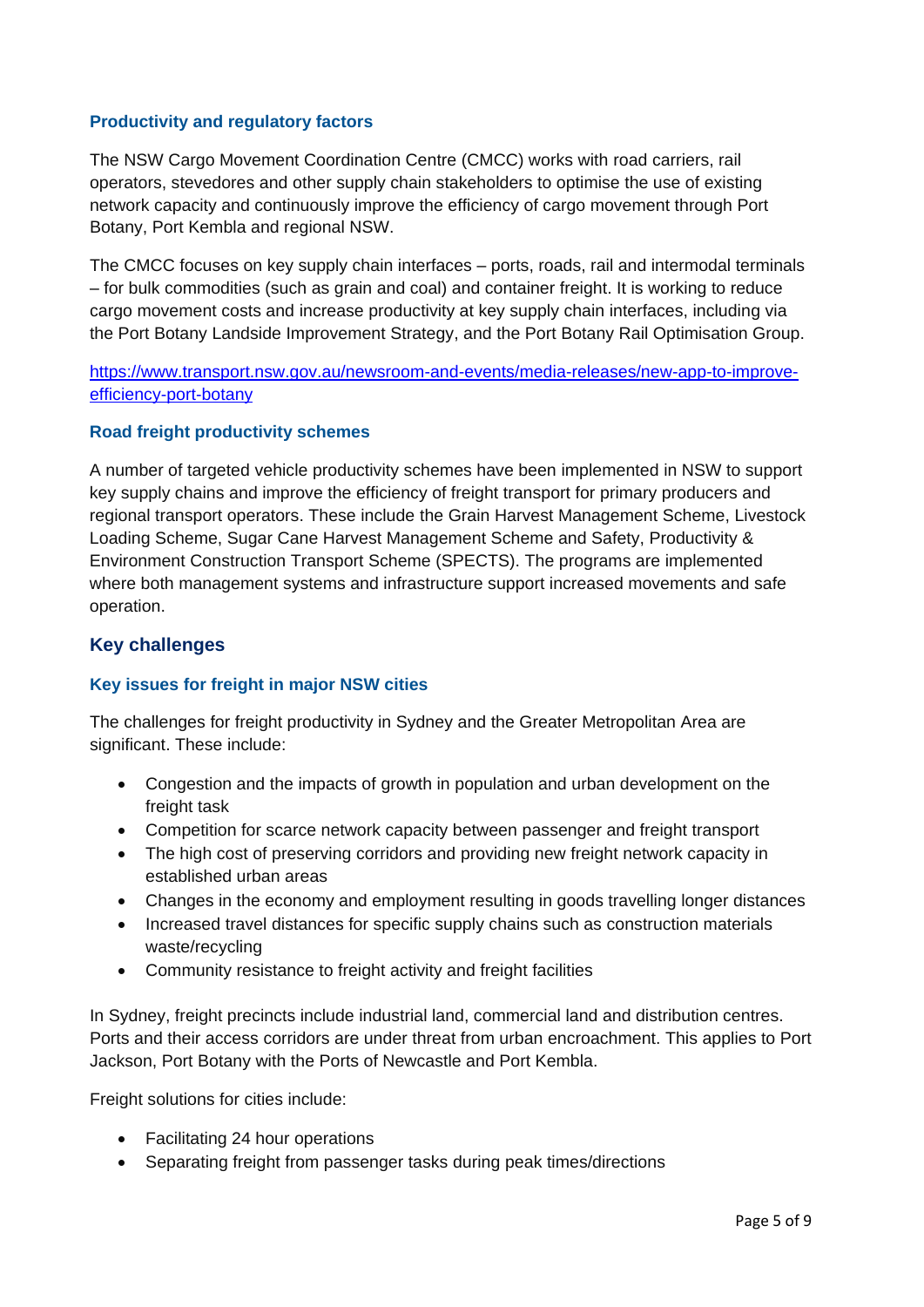- Designing places for freight in cities; precincts, streets and major buildings
- Enabling the use of higher productivity vehicles where they are required.

TfNSW is developing the Freight and Ports Plan which will address these issues in greater depth.

### **Congestion**

 $\overline{\phantom{a}}$ 

The avoidable cost of congestion for Australian capital cities was estimated at \$16.5 billion for the 2015 financial year, up from \$12.8 billion in 2010 (BITRE, 2015). The last mile freight task, which comprises the journey to every door of every business and home in the country, has a significant influence on the overall contribution of freight and servicing activity to total cost of congestion.

With the last mile already making up between 25 and 50 per cent of total supply chain costs<sup>1</sup> (including direct congestion costs), this creates the risk of exacerbating last mile inefficiencies.

### **Coordinating CBD freight and servicing**

Last mile deliveries in urban environments are generally completed using smaller vehicles such as vans and light trucks. The prevalence of this type of vehicle reflects key characteristics of the urban last mile task, including small average consignment size, multiple drop locations, access constraints and customer driven delivery times. Over the last six years, there has been significant growth in the number of small vehicles registered in urban areas reflecting the growth in the size and complexity of the last mile task. Between 2012 and 2017, NSW experienced a 21 per cent growth in Light Commercial Vehicle<sup>2</sup> (LCV) registrations and 24 per cent growth in light rigid truck registrations<sup>3</sup> (ABS, 2017). By comparison, registrations for articulated vehicles only grew by 18 per cent over the same period (ABS, 2017).

A key driver of the overall growth in the last mile task is the growth in Business-to-Consumer (B2C) market. Enabled by the evolution of e-commerce, the B2C market links the consumer directly with the supplier rather than through traditional retailers. By providing consumers access to a greater number of suppliers both nationally and internationally and offering high levels of customer service, B2C significantly increases the complexity of the logistics task. In summary, there are a greater number of smaller items moving from suppliers directly to the consumer. An indication of the strength of the B2C market is the recent growth in airfreight volumes, with international airfreight increasing at an average of 5.2 per cent each year since 2010 (BITRE, 2016). This is supported by observations from major logistics companies operating in the B2C market that up to two thirds of their volumes are now B2C freight. A further indication of the growth in the B2C market is the level of investment in major new facilities at the urban fringe and infrastructure by major distribution companies that are involved in the B2C task including TNT's 78,000m2 facility at Erskine Park, opened in 2015 and DHL's  $90,000$ m<sup>2</sup> "Campus" at Horsley Park developed since 2009, with the most recent 32,000 $m^2$  facility on this site opened in 2014.

 $1$  McKinsey, 2016; Parcel delivery: The future of last mile. Additional work completed by Holguin Veras and Tanaguchi flag the same conclusions.

 $2$  Vehicles primarily constructed for the carriage of goods, and which are less than or equal to 3.5 tonnes GVM.

<sup>3</sup> Rigid trucks of GVM greater than 3.5 tonnes and less than or equal to 4.5 tonnes.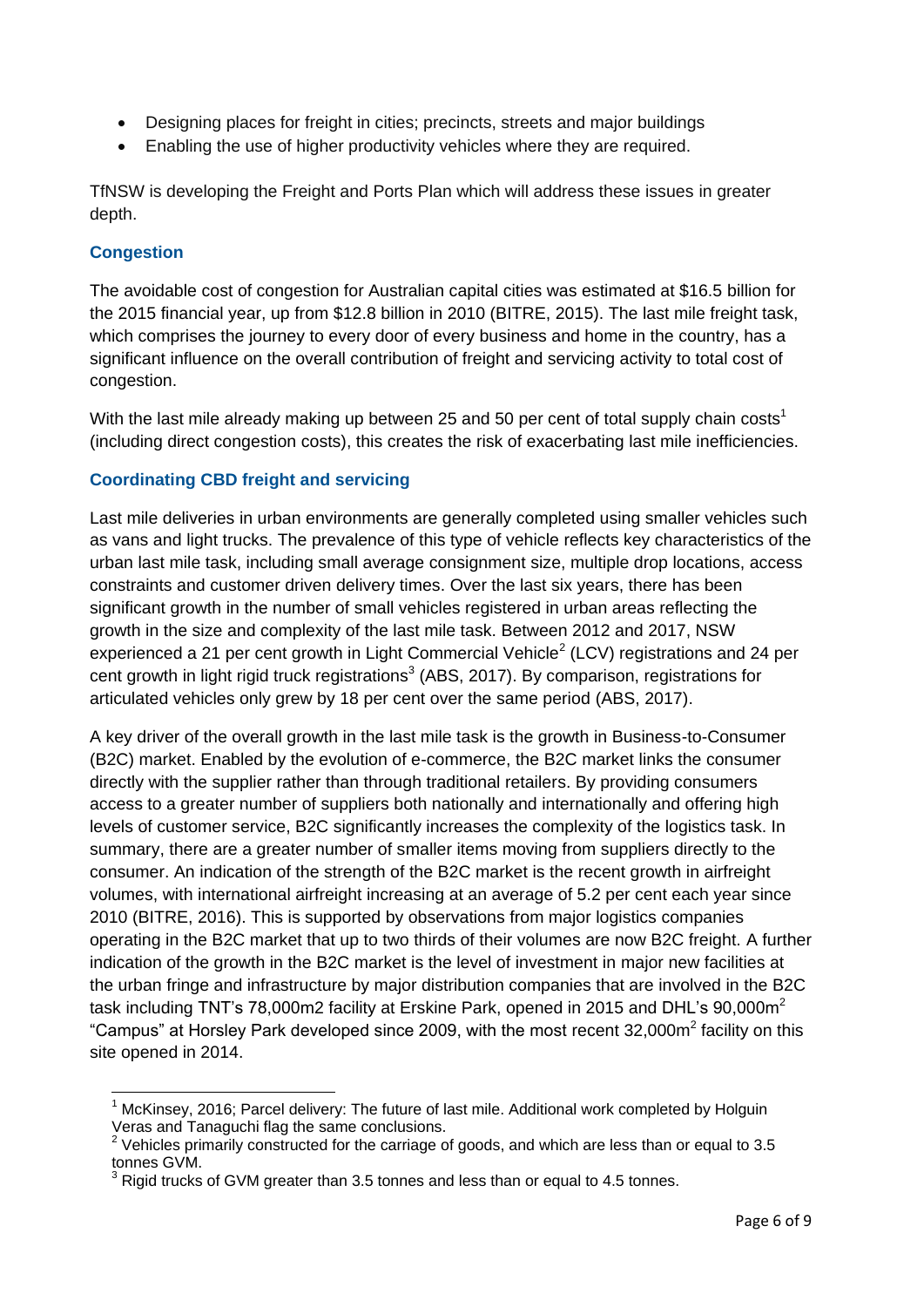Driving and delivering in the CBD is becoming more challenging, particularly during the morning and afternoon peak periods and while major works are underway. TfNSW is trialling the retiming of some deliveries to outside peak periods with CBD businesses and their delivery companies. The aim of the trials is to measure the effectiveness of retiming, identify and resolve issues and demonstrate how challenges can be overcome. Growth in CBD residents potentially constrains late night deliveries.

For more information several CBD Case Studies are available at *<http://mysydneycbd.nsw.gov.au/supportingbusiness/freight-and-servicing>*

### **Competition for network capacity**

Accommodating growth in passenger and freight transport on existing networks is a significant challenge in Metropolitan Areas. This is a particular issue on the rail network. NSW and the Australian Government have a number of priority projects for separating passengers and freight. The success of these projects will depend on effective corridor protection and community acceptance in the short term and continued funding and investment in the longer term. The Western Sydney Freight Line and new intermodal terminals in Western Sydney will be critical. The effective commencement of Moorebank intermodal freight terminal will also be vital for increasing the share of rail freight transported in the metropolitan area.

NSW has excellent Port facilities but the landside response to larger ships will require a continuous investment in road and rail corridors. It will be critical for the NSW to work closely with NSW Ports to maximise the efficiency of landslide transport networks which support the movement of import and export freight which plays a vital role in the NSW and national economy.

Maintaining existing land-use for deep water berths such as at Glebe Island will also be important for supporting the continued operation of sea freight as a lower cost and more sustainable alternative to road transport.

### **Urban encroachment**

Reserving land for light industrial use (specifically for warehouse and distribution centres) has generally not been a key consideration in the traditional approach to urban planning. In part, this has been due the fact that while significant portions of light industrial land have been rezoned for residential use and industrial activities relocated, the impacts of these changes on the logistics task have been offset by other factors (such as improvements in road infrastructure, the development of more efficient freight vehicles and overall expansion of the urban area). It has also been due to a legitimate objective of separating industrial and residential land uses.

The encroachment of residential land around major freight generators such as ports and airports, which are not readily relocatable, has created a far more complex planning challenge. This is particularly evident in Sydney, where the port and airport are co-located in an area which is experiencing rapid residential growth. The potential impacts of not reserving sufficient light industrial land to support the secondary logistics activities generated by the port and airport include increasing the freight tonne kilometres generated by these logistics tasks and disproportionately increasing the congestion impact of freight vehicles on the transport network as a whole.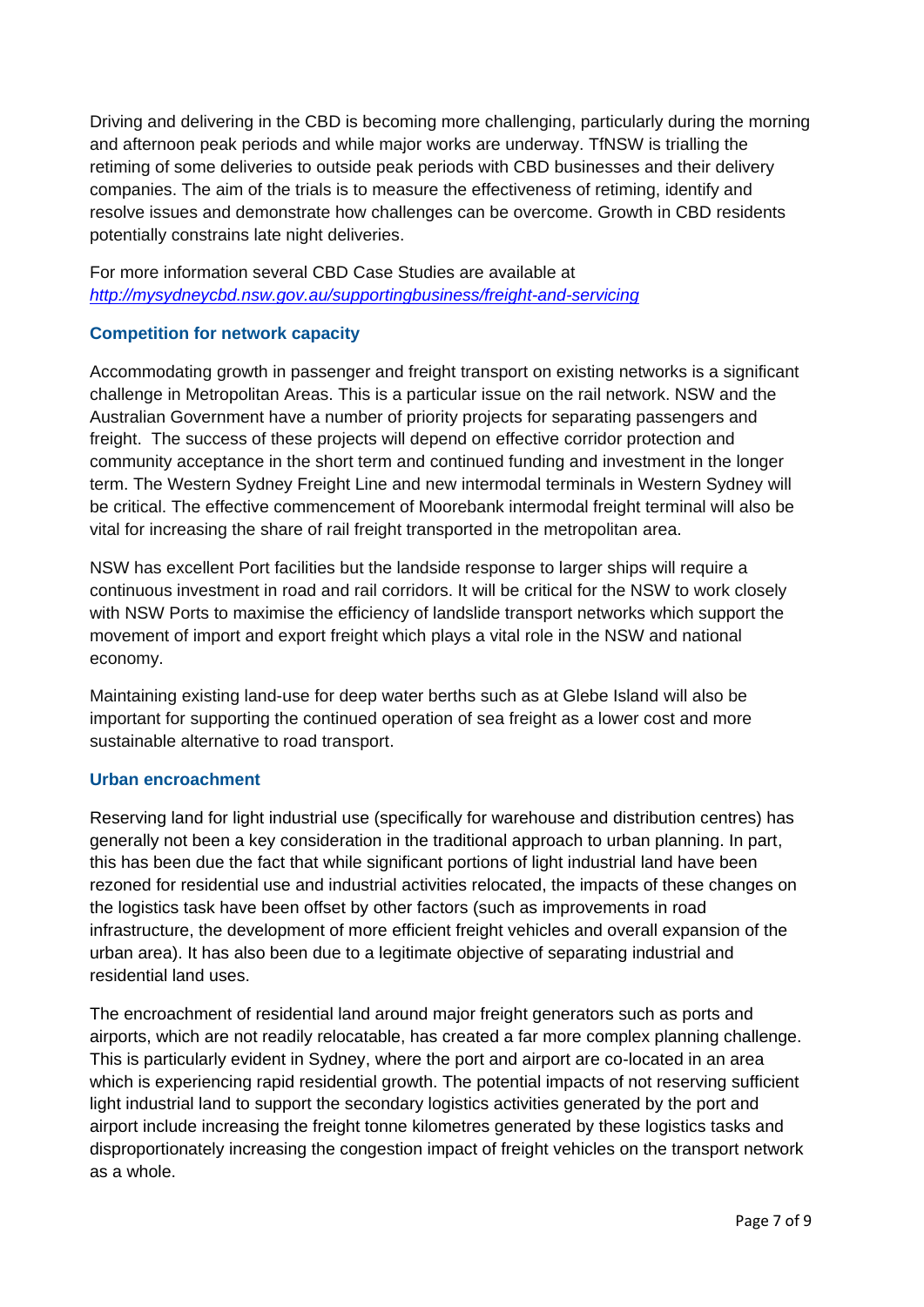The effect of residential land use encroachment is particularly pronounced for air freight and international port movements. Although the gross volume of air freight is relatively modest, its growth forecast is as substantial as port freight. Furthermore, while a significant portion of port freight is traditional business to business (B2B) freight destined for intermediate deconsolidation facilities for sale and distribution to the end consumer, air freight is increasingly B2C. As B2C demand is typically highest in dense residential and commercial areas close to the CBD, the impact of the encroachment of residential land on efficiency of the last mile for air freight is more pronounced. Over two-thirds of international freight being landed in Sydney by international airfreight logistics companies is B2C consignments. This is additional volume without any decline in base B2B activity.

Freight planning also needs to ensure community expectations on transport noise and emissions are addressed, with mitigation requiring both policy measures and infrastructure responses, for example the [Freight Noise Attenuation Program.](https://www.transport.nsw.gov.au/projects/programs/freight-noise-attenuation-program)

## **Planning for Freight**

Incorporating spaces for freight in urban planning is a key priority to drive more efficient last mile outcomes. Increases in population density, especially around key urban centres in major cities, drive corresponding increases in freight and servicing demand. Without suitable light industrial land to support this demand, however, the distance of the last mile is stretched from available land on the outskirts of cities to the end-consumer in the urban centre. In a city such as Sydney, this can easily be a distance of 50 kilometres or more. The result is to increase the number of smaller last mile delivery vehicles, increase the freight kilometres travelled and increase the social and economic costs associated with this task.

As well providing space for freight, consideration needs to be given to how this space should be used. The greatest economic benefits are likely to be secured from freight facilities that are intensive, multi-tenant and potentially multi-level developments, with the possibility of competing logistics operators being located in the same facility<sup>4</sup>.

Locating freight facilities close to the final point of demand generate also opportunities to explore the use of alternative last mile solutions, in particular more sustainable modes of transport. An example is the UPS depot at Tuffnell Park in North London, which is seven kilometres north of Trafalgar Square. Semi-trailers are used to move goods efficiently to the facility, and a fleet of zero-emission electric vehicles is then used to deliver throughout central London.

Recent trials conducted by TfNSW have demonstrated the challenges of generating outcomes from commercial property businesses to be involved in freight distribution within the CBD. It is not viewed as a business priority.

Opportunities exist to improve the outcomes from major developments in urban centres through innovative approaches to planning and approvals. Schemes such as those administered by the Green Building Council and the National Australian Built Environment Rating Scheme (NABERS) offer incentives for developers to adopt best-practice in sustainable building design and operation to secure broader economic outcomes. While these schemes do not currently

 $\overline{\phantom{a}}$  $4$  This already happens to freight forwarding operations in proximity to airports in particular both in Australian and internationally.